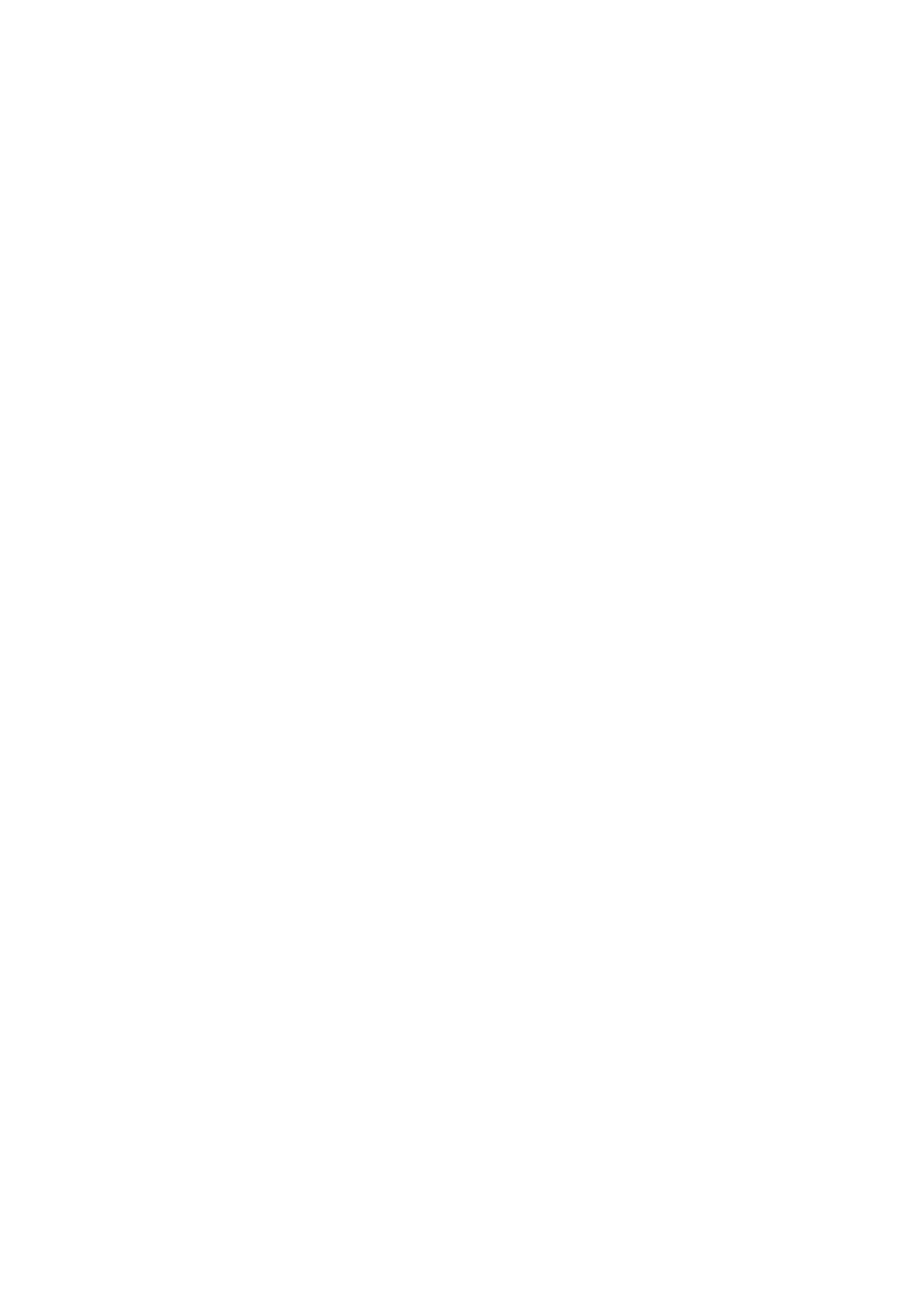# **Suggestions for returning "***Morgan***" the orca (killer whale) to a natural life in the ocean**

[www.freemorgan.nl](http://www.freemorgan.nl/)

# *Executive Summary*

*"*Morgan*" is a young female orca (killer whale), probably 3-4 years old, who was rescued on 23 June, 2010, from the Wadden Sea (an intertidal zone in the southeastern North Sea, off the coast of the Netherlands). She is currently at the "*Dolfinarium Harderwijk*", in the Netherlands. Now, four months past her rescue, concerns are arising about* Morgan"s *extended confinement in a small concrete tank and the impact this could have on her ability to return to the wild. The suggestions in this proposal are intended to assist Dutch authorities and the* Dolfinarium Harderwijk *in providing an opportunity for* Morgan *to return to the ocean and her community and in doing so contribute to orca conservation and scientific knowledge.*

*The development of this rehabilitation and relocation proposal has been a cooperative project by a number of regional and international partners; including researchers, conservation groups, and animal welfare advocates, who all share the goal of returning* Morgan *to a free life in the ocean, preferably where her extended family may reunite with her.*

*We suggest that a Steering Committee be appointed to oversee the "Release Morgan" project. The proposal in this document is intended to assist the Government in its decisions and actions. This proposed Morgan Release Plan incorporates four main Phases, each with a set of Contingency Plans. The continuation on from any one Phase to the next is reliant on fulfilment of criteria which will be established by the Steering Committee. The health and well being of* Morgan *is paramount for this plan and she will be continually monitored including during Post-Release.* 



Photo of Morgan © Jenny van Twillert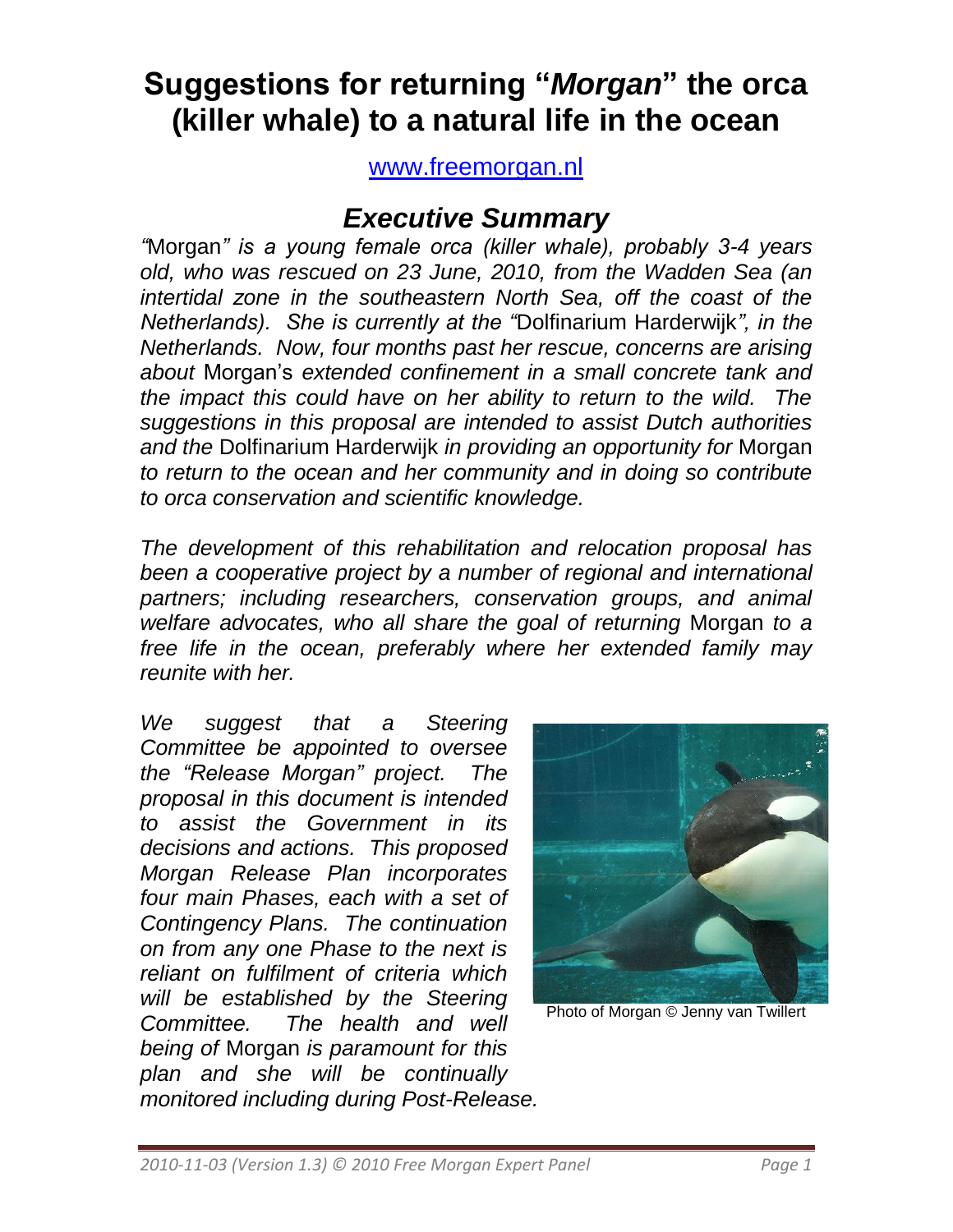#### **Background and Overview Information**

The basis of this strategy is drawn from some of the participants' prior work and experience with three other orca rehabilitation efforts; "Springer", a two-year old orca orphan found alone near Seattle Washington, USA in 2002; "Luna" another two-year old orca, discovered alone in Nootka Sound, British Columbia, Canada in 2001; and "Keiko" a young orca captured at the age of two near Iceland, who lived for twenty years in marine parks before an attempt was made during 1999- 2003 to reintroduce and release him back into the ocean near Iceland. Of the three previous efforts, Keiko was released into the wild (albeit short-term), but subsequently became re-affiliated with humans and then died of pneumonia; Luna, who"s relocation program was not implemented, died when struck by a vessel"s propeller; while Springer survived, and is now fully incorporated into her wild family, which ranges through the central coast of British Columbia. In each effort, political and economic factors played significant roles, but valuable scientific information was gained, adding to our collective body of knowledge and helping us improve our ability to develop comprehensive and successful orca whale/cetacean rehabilitation and reintroduction programs world-wide.

This proposal seeks to benefit from the opportunity we have been offered with Morgan to increase our collective knowledge about rehabilitating wild cetaceans and improve our capability to conduct another successful reintroduction of a young orca to her home waters in the wild. In light of global environmental climate and ecosystems changes, progressing the science of successful cetacean reintroduction programs is becoming more and more crucial. In some cases, critical biodiversity exists in very isolated cetacean populations (e.g., St. Lawrence and Cook Inlet beluga, Southern Resident orca, Yangtze River baiji, Mexico"s vaquita, Indus River dolphin, etc.) and our ability to implement a successful reintroduction of any stranded or injured cetaceans – or the ability to introduce captive-held/captive-bred individuals back into these wild populations – could determine whether these unique species become extinct or not. The circumstances presented to us with a large delphinid like Morgan represents a tremendous opportunity for researchers, aquariums, governments and others to advance our global and collective knowledge as well as our abilities to conserve and strengthen wild populations of depleted cetaceans.

At the threshold of an era when many large cetacean species and other mammals are facing extirpation and/or extinction, every opportunity to learn more about population rehabilitation and reintroduction is significant and should be taken. Despite different perspectives or approaches to conservation, one element that is universal is our mutual agreement to protect global biodiversity and to ensure that healthy, sustainable populations of cetaceans continue to exist in our world"s oceans and rivers. This proposal to rehabilitate and reintroduce Morgan back to her open-water home fulfills both moral and ecological imperatives; we cannot allow this opportunity to be lost as we race to learn and improve our knowledge of the science of cetacean reintroduction. With cooperation and common vision, we can turn this tragic circumstance of Morgan"s into a progressive learning opportunity and move towards improving the chances of survival for all whale and dolphin populations inhabiting the oceans of our planet.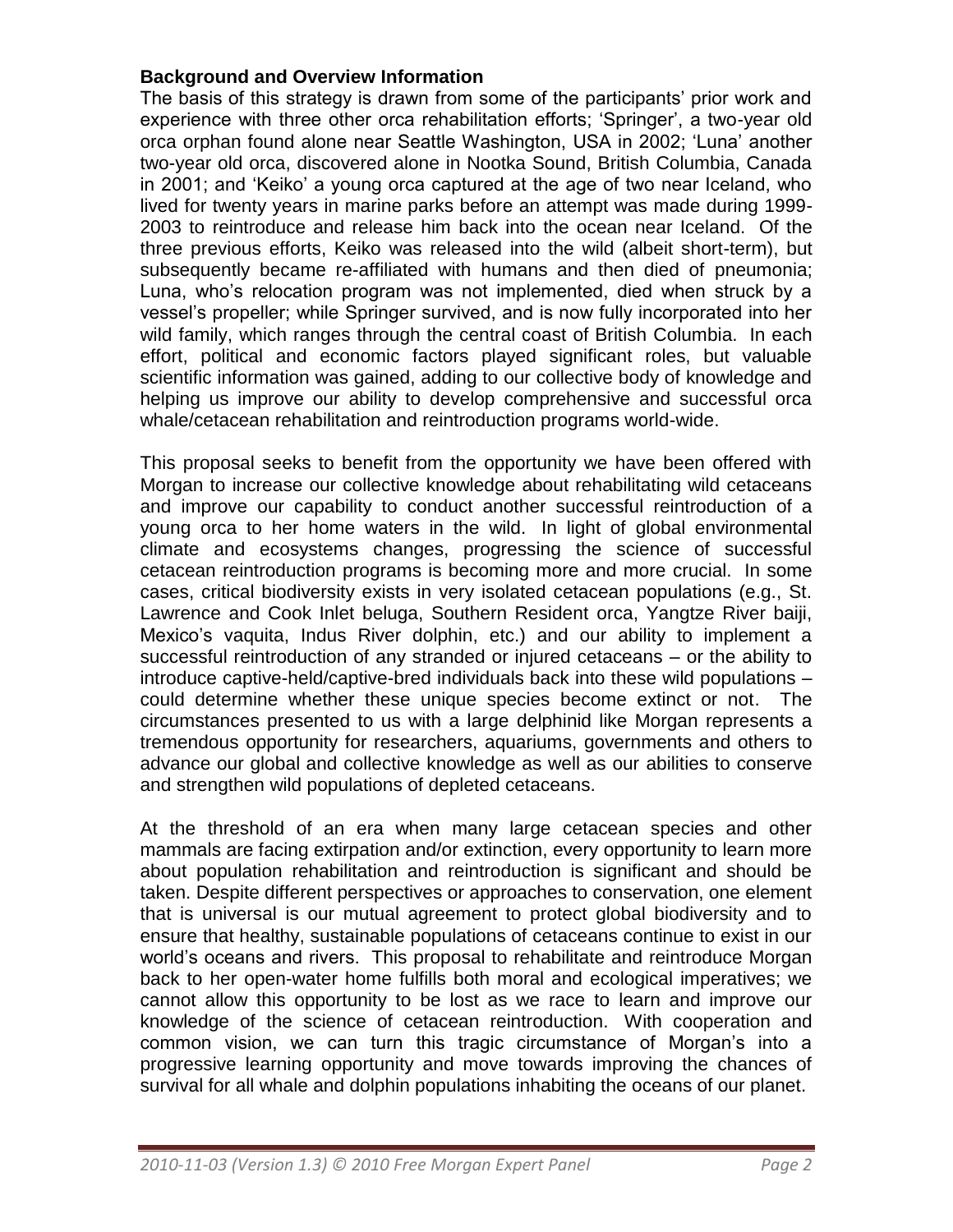**Reintroduce Morgan back to the ocean environment, her home range and her orca community.** 

**Whether or not Morgan forms long-term social affiliations with other orca, her release should be considered a success if she is able to survive in the ocean, ideally without further human intervention.**

## **Benefits of Release Project Effort**

- For Morgan; provide an opportunity to resume her life in the ocean.
- For future whale rehabilitation efforts; the rescue and re-introduction of Morgan will help develop better planning and preparation techniques.
- For the public; engage and create awareness and concern for the protection of orca communities in the North Atlantic and around the world.
- For the Dolfinarium Harderwijk and other stakeholders involved; provide positive feedback for their contributions.
- For science & conservation; provide data for long-term collaborative studies of the social organization of Northern Atlantic orca communities.

#### **Contributions from Non-Government Organisation (NGO) Groups**

The Expert Panel and associated NGOs thank and congratulate Dutch authorities and Dolfinarium Harderwijk for their decision to rescue Morgan, and applaud the good and timely effort made by the Dolfinarium in helping Morgan regain her health. The Dolfinarium Harderwijk readily made their facility and the expertise of their staff available to Morgan. They consulted with many experts when Morgan was found alone and in poor condition in the Wadden Sea in June 2010. The welfare of Morgan is paramount to the Dolfinarium Harderwijk, the Expert Panel and the general public. The Expert Panel will give their full support and co-operation to Dutch authorities and the Dolfinarium Harderwijk, to help obtain a positive outcome for Morgan.

The Expert Panel will use their extensive networks worldwide to:

- Encourage positive public awareness by holding a public forum to discuss Morgan and the plan to re-introduce her back to her natural home.
- Help raise funds for the project.
- Help with planning, logistics and documentation.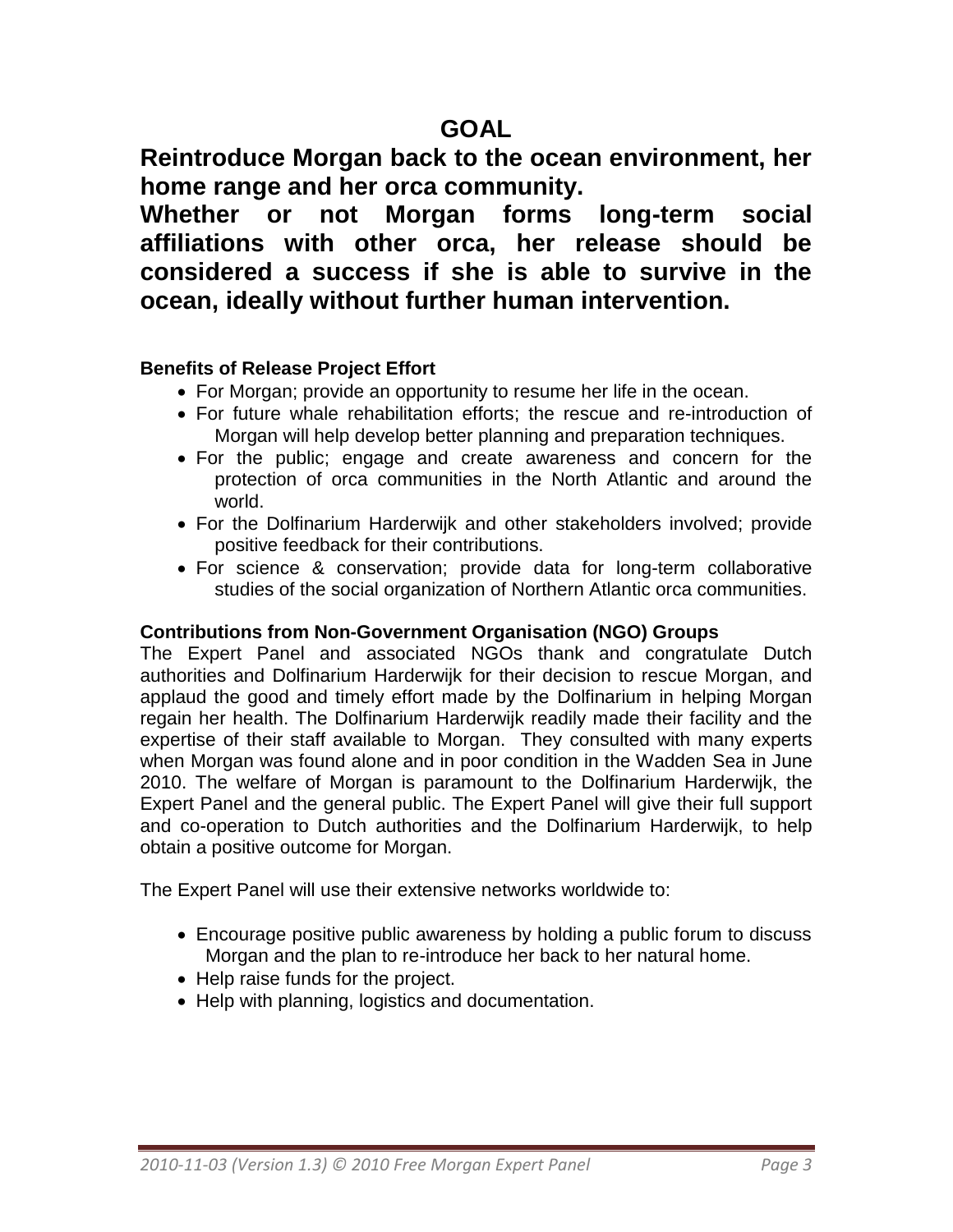# **Pre Release**

Prior to release, to ensure Morgan"s successful reintroduction, every effort should be made regarding the following,:

- Establish, if possible, Morgan"s prey preference: this will assist in understanding a) which population she might come from; b) her nutritional needs; c) her social dependencies.
- DNA and other pertinent analyses to determine any possible comparisons with known populations.
- Acoustic analysis of her vocalizations to determine comparison with known North Atlantic orca communities.
- A complete digital photographic record of her body, dorsal fin, eye patches, saddle patches, flukes, body and skin markings to enable subsequent matches to be made.
- Morgan"s progress and readiness would be monitored and assessed by marine mammal veterinarians and experts experienced in wild orca behaviour and research.

#### **Phase 1. Captivity: Initial Return to Health at the Dolfinarium Harderwijk**

When first found in the Wadden Sea, Morgan was solitary, in poor health and underweight. Since her rescue in June 2010, Morgan has been under the care of the Dolfinarium Harderwijk in Harderwijk, the Netherlands. The Dolfinarium Harderwijk medical staff and trainers have helped Morgan regain weight as well as treated her various physical ailments. By all accounts, Morgan is now physically much improved and Phase 1 is almost complete.

#### *Phase 1 Contingency:*

*If Morgan's health deteriorates rapidly during this phase, she should remain under care at the Dolfinarium Harderwijk until she recovers.*

# **Phase 2. Captivity and Extended Physical Rehabilitation:**

As soon as the Dolfinarium Harderwijk veterinary staff determines that Morgan is sufficiently healthy for transport, she would be moved to an ocean enclosure. The goal, during and immediately after transport, will be to provide Morgan with as much continuity as possible. Given the strong social bonding of orca, her veterinarian(s) and other support staff should accompany her during all stages of the transport and should remain with her as long as possible after her arrival.

- Morgan would undergo further physical rehabilitation and re-adaption to a more natural ocean environment;
- Exposure to people (visitors) would be controlled & reduced;
- Morgan would be re-introduced to live prey;
- Morgan"s physical health and well being would continue to be assessed;
- Morgan would undergo further reconditioning regimes to aid her survival in the ocean;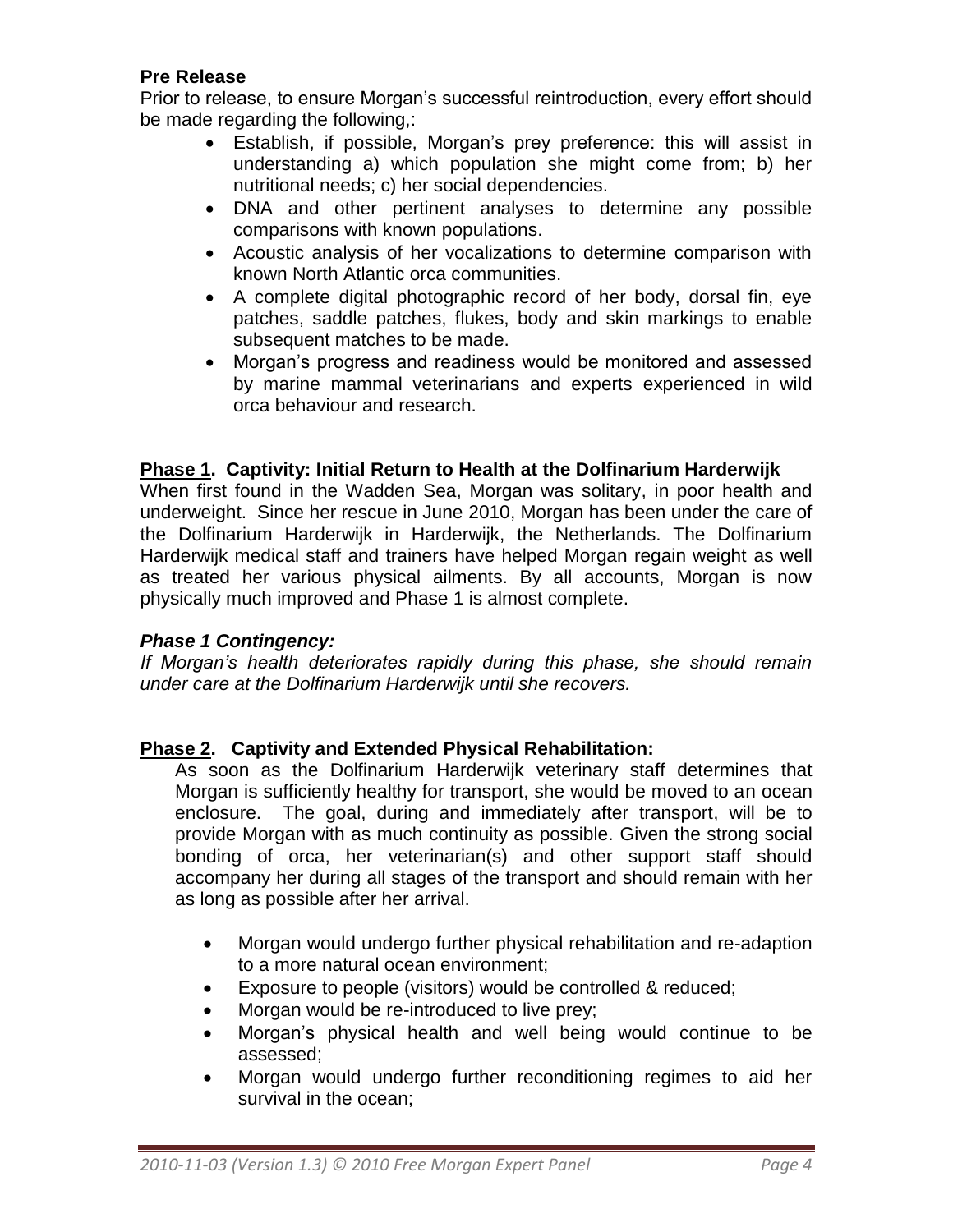# **DeltaPark Neeltje Jans Location and Details**

We suggest that a suitable location for Phase 2 is DeltaPark Neeltje Jans, located on the Netherlands coast approximately midway between Antwerp (Belgium) and Rotterdam (the Netherlands). This site has;

- Semi-natural sea pens;
- Easy access for staff and medical care;
- Ample opportunity to test survival skills;
- DeltaPark management has already expressed willingness to participate.

The DeltaPark Neeltje Jans is a water park facility with a number of artificial embayment"s / harbours. The name Neeltje Jans comes from the big sand bar in front of the facility, of the same name. The Neeltje Jans area is a natural reserve and boat traffic is prohibited on both sides of the facility. Two storm surge barriers, constructed to avoid flooding, are normally open but can be closed if required.

The deeper channels surrounding the facility, which are created by strong currents and tidal movement, have an average depth of approx 25m. The artificial embayment"s / harbours (Figure 2) range to a depth of 5 m, which is deeper than the tank Morgan is presently held in. These enclosures are also bigger than the current tank Morgan is held in, as Enclosure #1 is approximately 200x150m, Enclosure #2 and #3 each approximately 100x200m.



**Figure 1.** Overview of the Neelje Jans area, depicting outlying sandbar.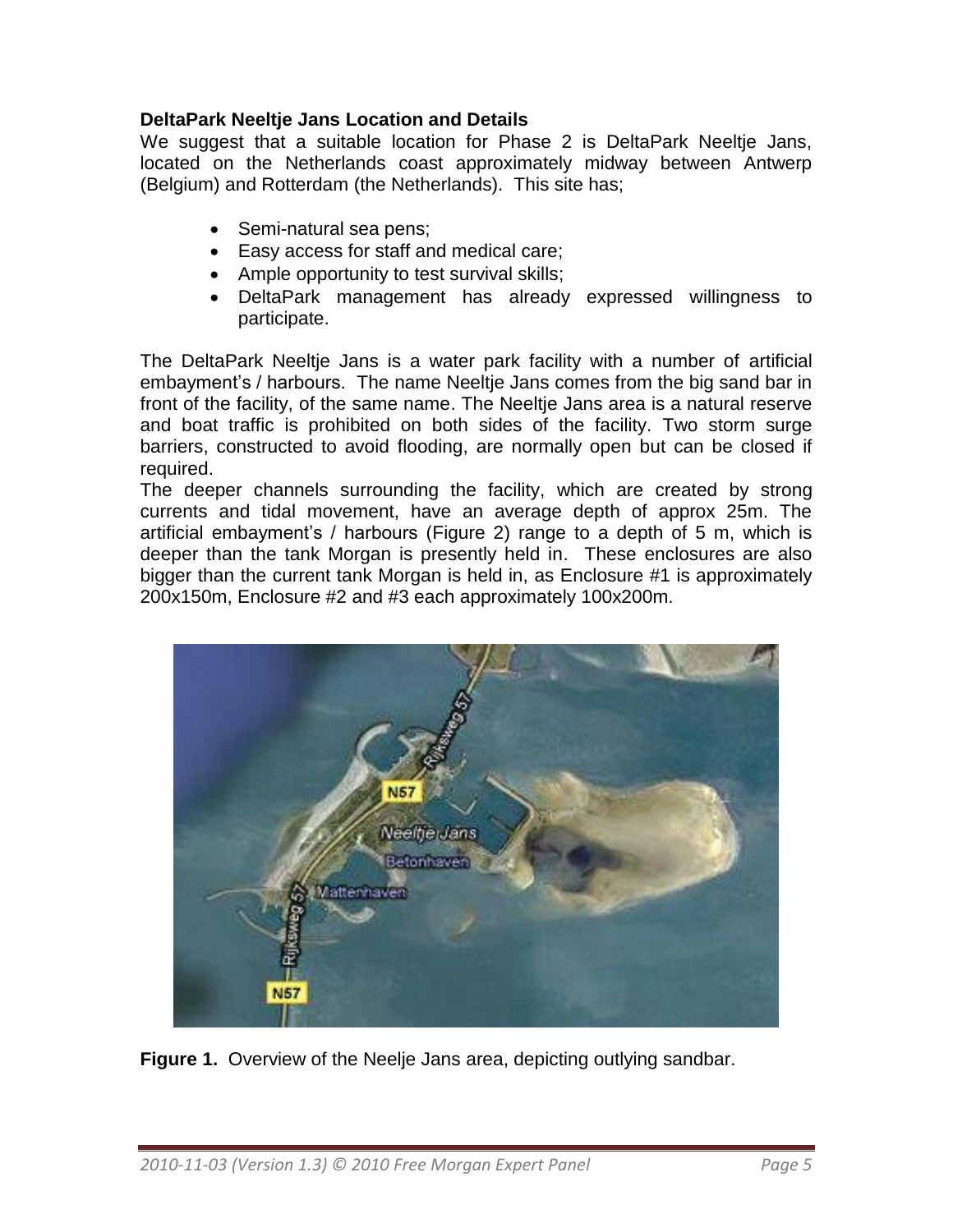

**Figure 2.** Close-up of the DeltaPark Neelje Jans enclosures. The area of the DeltaPark facility is ideal for conducting a wide range of tests to ensure that Morgan has necessary survival skills and to further increase her physical strength and endurance.

# **DeltaPark Neeltje Jans Benefits During Phase 2.**

- There is an opportunity for food to be delivered by a variety of methods and in a variety of areas around the pens to stimulate Morgan to search for food.
- Cameras (both underwater and above-water) as well as hydrophones, could be set up to provide 24 hr observations and data collection.
- During Phase 2, Morgan could be trained to respond to an acoustic recall-signal in preparation of Phase 3.

# *Phase 2 Contingency:*

*In the unlikely event that Morgan's health deteriorates rapidly during this phase, given the nature of the facilities at Delta Park, intensive care could be easily implemented.*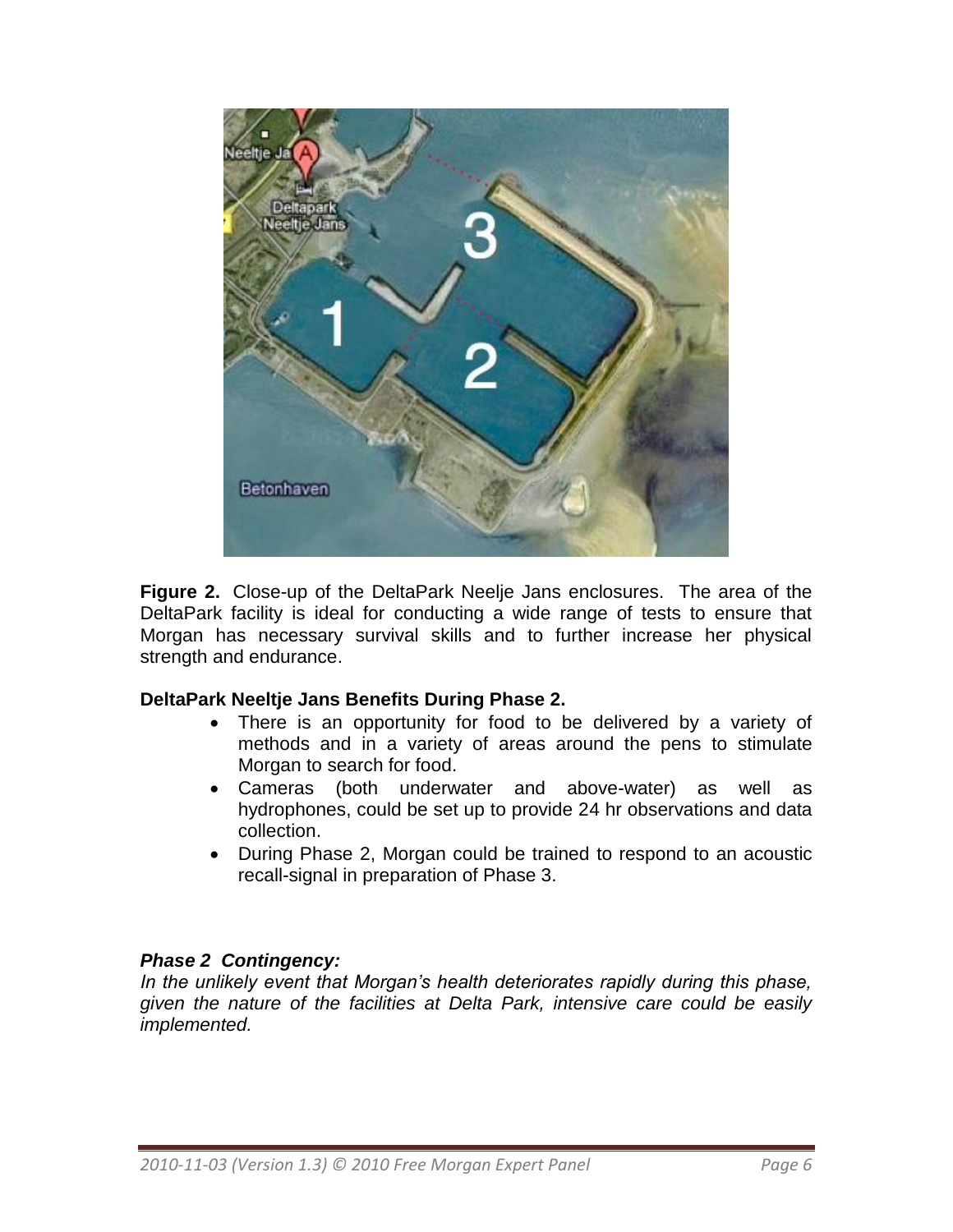# **Phase 3. Return to Home Range**

Determination of Morgan"s home range and the community she comes from may take some time, or it may be a relatively simple matter aided by existing DNA, photographic and/or acoustic data.

Given the uncertainty of being able to determine the exact home-range of Morgan, it may still be feasible to implement Phase 3 by relocating Morgan to an area in which wild orcas are known to frequent. Given the social flexibility of some populations of orcas, even non-related groups may accept her. Alternatively, Morgan could be relocated to an area where opportunities exist for her to forage on her own.

Once Morgan"s probable home range has been determined, or if an alternate location where she could forage successfully is identified:

- Morgan would be moved to a temporary Sea-Pen.
- At this facility, Morgan would finish the training needed to reacclimatize her to the ocean environment, including demonstrating that she is able to forage successfully and if possible, reconnecting her with wild orca.

As per the Phase 2 section, Morgan"s veterinarian(s) and other support staff should accompany her during all stages of the transport. They should remain with her as long as possible after her arrival in her home range.

After Morgan has adapted to her Sea-Pen, training procedures for recall and "boat-follow" exercises may begin, as recommended by the Steering Committee:

**Step 1**. Morgan would receive additional training to come to the source of an acoustic signal, while remaining within the Sea-Pen.

**Step 2**: Signal training would continue outside her Sea-Pen, preferably in a larger area that has been temporarily netted off.

**Step 3**: Extended boat-follow exercises ("walks"): Morgan would be taken out on boat-follow excursions to an area where orca are known to forage and travel. Supplementary food would be available if needed.

Prior to the extended boat-follow exercises:

- Photographs of Morgan would be distributed throughout the communities closest to her release and to boaters, fishers etc in the area. As well, broadcasts of information would occur on local VHF radio frequencies and public radio stations. These initiatives should help create an effective sightings network. Informants will be requested to report Morgan"s location to the appropriate persons or organization.
- Morgan would have a radio/satellite tag attached to her dorsal fin so she can be located continuously and to provide direct information about her behaviour (depth of dives, time spent underwater, area visited or preferred).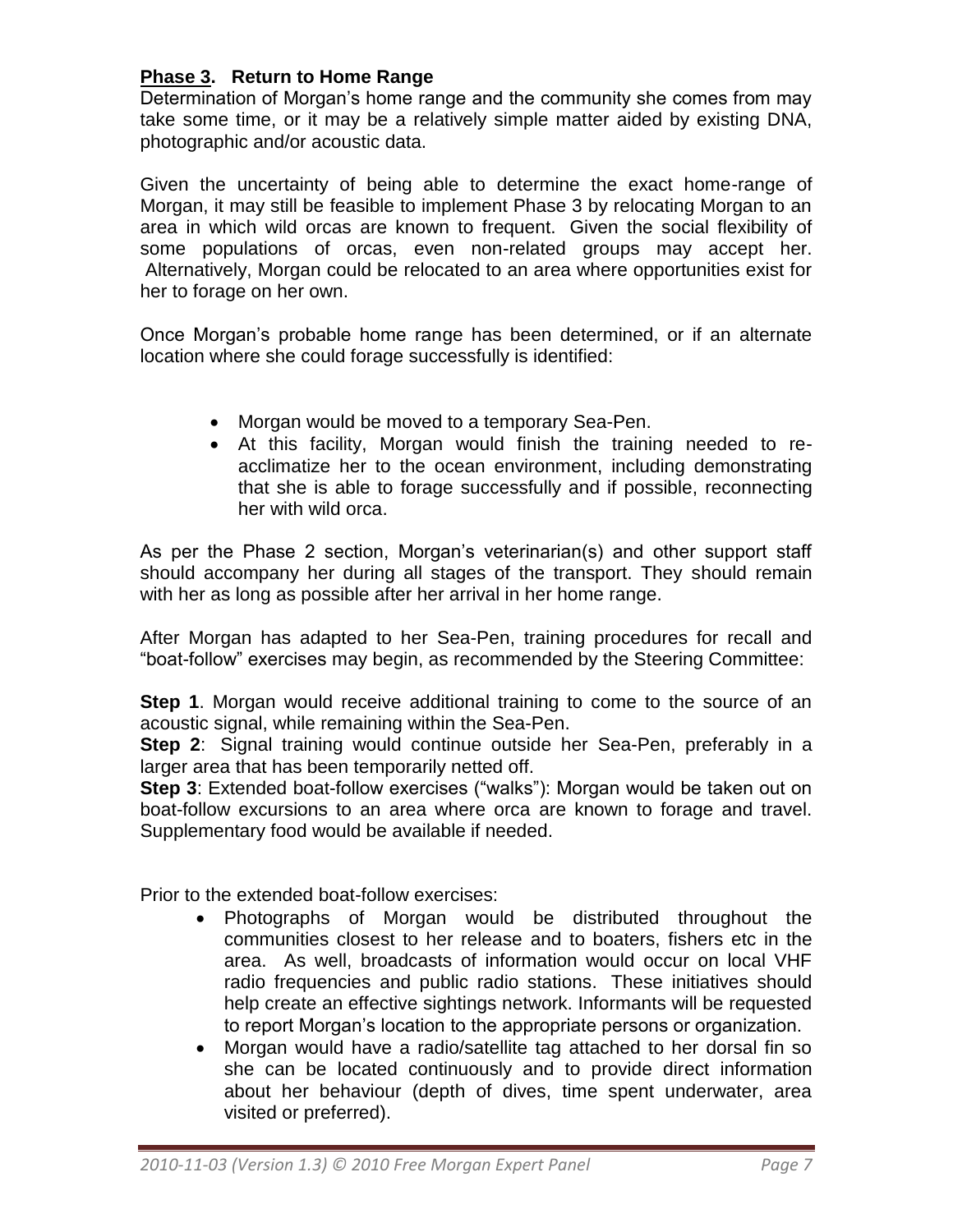- Morgan would be trained to respond to a long-range signal during preliminary short walks. The walks would then be gradually extended until she is able to be out for long periods, eventually overnight.
- Broadcasts of Morgan's vocalizations into the surrounding waterways would occur, to potentially attract other orcas to her locale.

If, during walks, Morgan makes contact and associates with free ranging orca(s) for an extended time, then the boat should initially remain in the area to provide Morgan with appropriate support, if she requires any. Observers would continue to monitor Morgan and the other orca(s) through photographs, video and acoustic recordings. As the encounter with the wild orca(s) progresses, the boat could remain stationary, therefore by default creating greater distance from the orca(s). Eventually the boat would leave the area without sounding the recall signal.

Morgan"s location would continue to be tracked via the radio/satellite tag and over-flights could determine if she remains in the company of other orca(s). If during the over-flights Morgan is found alone, her situation would be assessed and a decision made as to whether to sound the recall signal. If it is decided that Morgan should return to the Sea-Pen, the condition of her health would be assessed. If Morgan is alone when located and appears to be healthy and behaving normally, a decision would be made as to whether it is appropriate to leave Morgan and simply track her movements. It is recognized that the process of reintroducing Morgan to a "normal" life in the ocean might take several attempts.

We also suggest consideration of a "soft release" approach as an alternative. Soft-release would involve providing a permanent opening in the perimeter fence of the Sea-Pen whilst maintaining the infrastructure of the facility and care. Morgan would continue to be cared for until she ventured out on her own. As in the above procedure, a radio/satellite tag attached to her dorsal fin would enable tracking of her movements, behaviour and her health status. In this situation, the option for Morgan to return to the Sea-Pen would remain for an extended time. Returns would be at the discretion of Morgan, unless there are indications that she is in distress, such as not being able to forage successfully, or in need of intervention for health reasons.

# *Phase 3 Contingency:*

*If Morgan demonstrates an inability to forage successfully and shows weight loss or disorientation, options include recalling her to the Sea-Pen where she would receive longer-term care and additional training. If Morgan meets other orca(s) and is unable to bond with them, one possibility would be to leave her on her own and simply track her via radio and satellite, provided she demonstrates an ability to forage successfully. She could also be recalled to the Sea-Pen where provisioning would be available to her, whilst allowing her to leave and return.*

*In the event that all systems and procedures for monitoring and recalling Morgan during "walks" and after her release should fail, over-flights designed to locate her whereabouts may be needed.*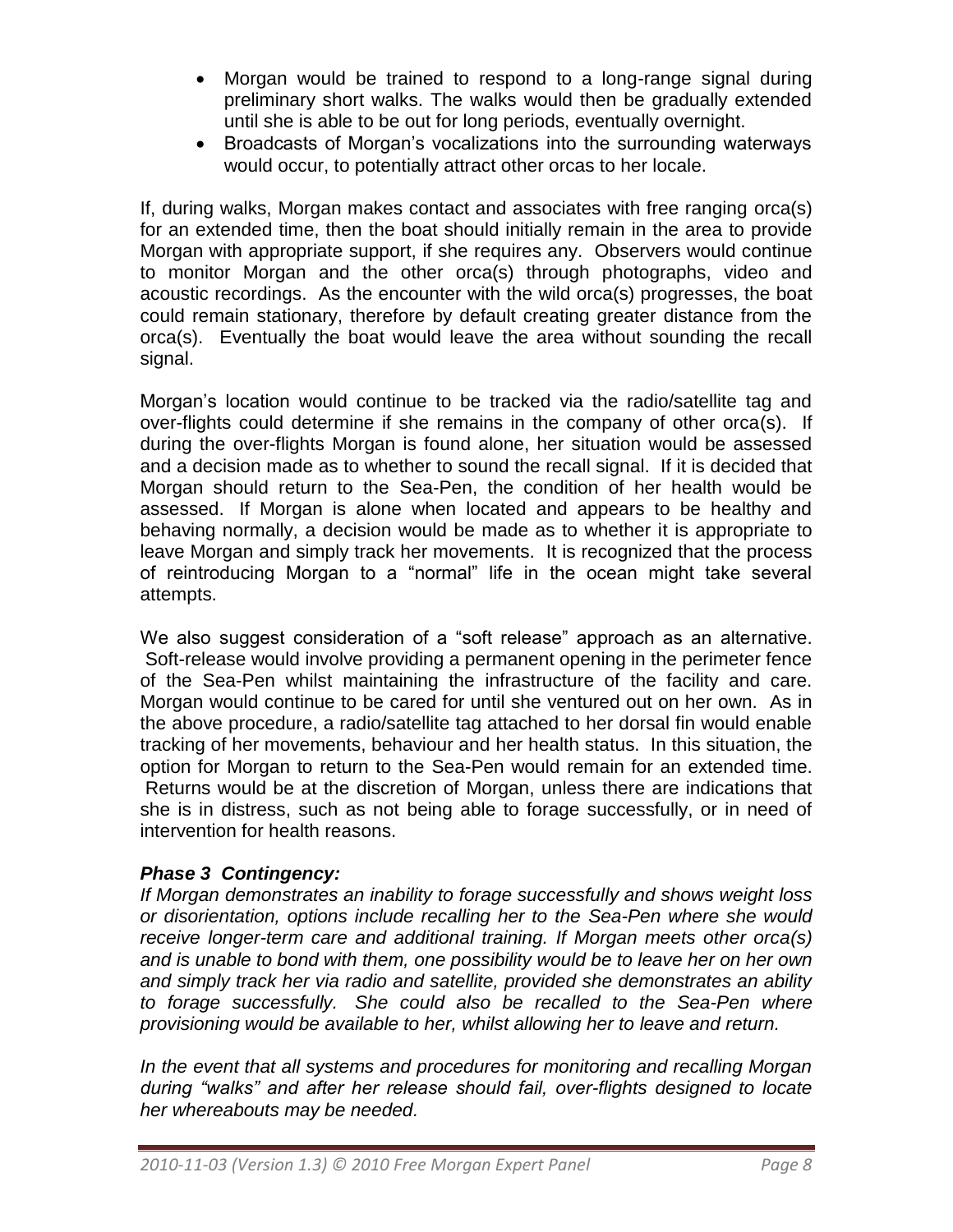## **Phase 4. Post-Release Monitoring**

If re-introduction proves successful, post-release monitoring of Morgan will be essential, not only for Morgan, but for gathering information about her and the North Atlantic orca population.

With an attached radio/satellite tag it should be possible to track Morgan's movements over considerable time and distance. Whenever possible, boat based data collection, with trained observers would provide additional detailed information about her activities. Each reliable report from the public observer network would be followed-up by trained personnel. The records of sightings and encounters would contribute to a "Morgan" Database.

Following Morgan"s successful release, the "Morgan" Database will be frequently updated and made accessible on the Internet, so her story can be followed by internet users and stakeholders around the world.

## **Project Management: Steering Committee**

Tasked with overall direction of the project, The Steering Committee should include a Project Manager appointed by the Dutch Government, a representative of the Dolfinarium Harderwijk, Ministry of LNV Officials, and respected members of the marine mammal scientific community who have wild orca research experience.

#### **Project Management: Project Manager**

A salaried Project Manager will supervise on-site and day-to-day operations.

#### **Project Management: Scientific Committee**

A Scientific Committee, to be chosen by the Steering Committee, will advise the Project Manager on all aspects of procedures involving diet, care, training, transport, rehabilitation and reintroduction.

#### **Funding**

All phases involved in Morgan's return to a natural life in the ocean will incur costs. It will be important to identify the components of these costs and estimate their magnitude as soon as possible after a plan is agreed to by Dutch authorities and a Project Manager appointed. Once the estimated costs are known, steps should be immediately taken to source the required funding. This should include obtaining commitments from the Dutch Government and possibly other Governments within Morgan"s proposed Home Range. Additionally, international NGOs and other interested stakeholders such as the public can be asked to provided financial assistance. There can be no doubt that Morgan"s return will be costly, but if the will exists, the means will be found.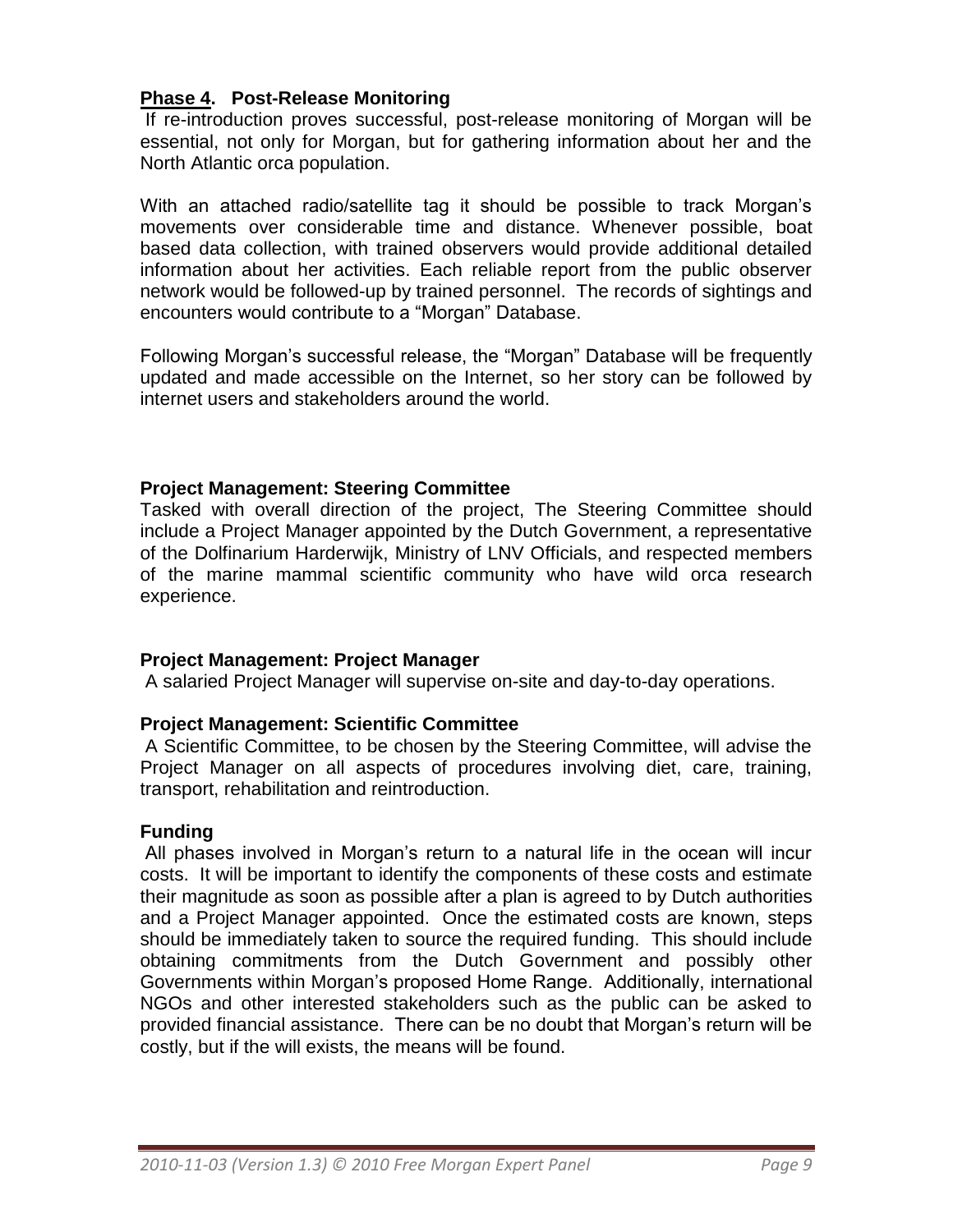# **Liability**

The Expert Panel recognize that returning Morgan to a natural life in the ocean will involve complex procedures and unknown factors, all of which may carry risks to Morgan. The Expert Panel are prepared, from the outset, to attribute no blame to participants for any failure, or hindrance to Morgan"s successful release and request only that best efforts are made to help Morgan regain her ocean life.

#### **Endorsements**

This proposal for Morgan is endorsed by the following individuals (in no particular order). Further details can be obtained from [www.freemorgan.nl](http://www.freemorgan.nl/)

| Paul Spong & Helena Symonds    | OrcaLab Pacific Orca Society              |
|--------------------------------|-------------------------------------------|
|                                | www.orcalab.org                           |
| Howard Garrett & Susan Berta   | <b>Orca Network</b>                       |
|                                | www.orcanetwork.org                       |
| Ingrid Visser & Terry Hardie   | <b>Orca Research Trust</b>                |
|                                | www.orcaresearch.org                      |
| <b>Kenneth Balcomb</b>         | <b>Center for Whale Research</b>          |
|                                | www.whaleresearch.com                     |
| <b>William Rossiter</b>        | Cetacean Society International            |
|                                | www.csiwhalesalive.org                    |
| Michael Kundu & Bob MCLaughlin | <b>Project SeaWolf Coastal Protection</b> |
|                                | www.projectseawolf.org                    |
| Mark Berman                    | International Marine Mammal Project of    |
|                                | Earth Island                              |
|                                | www.earthisland.org                       |
|                                | Free Willy Keiko Foundation               |
|                                | www.keiko.com                             |
| <b>Christopher Porter</b>      | Free the Pod                              |
|                                | www.freethepod.org                        |
| Robin Baird                    | Cascadia Research Collective              |
|                                | www.cascadiaresearch.org                  |
| Cathy Williamson               | Whale and Dolphin Conservation Society    |
|                                | www.wdcs.org                              |
|                                |                                           |

Lara Pozzato Peter Pijpelink Jan van Twillert Norma Koning